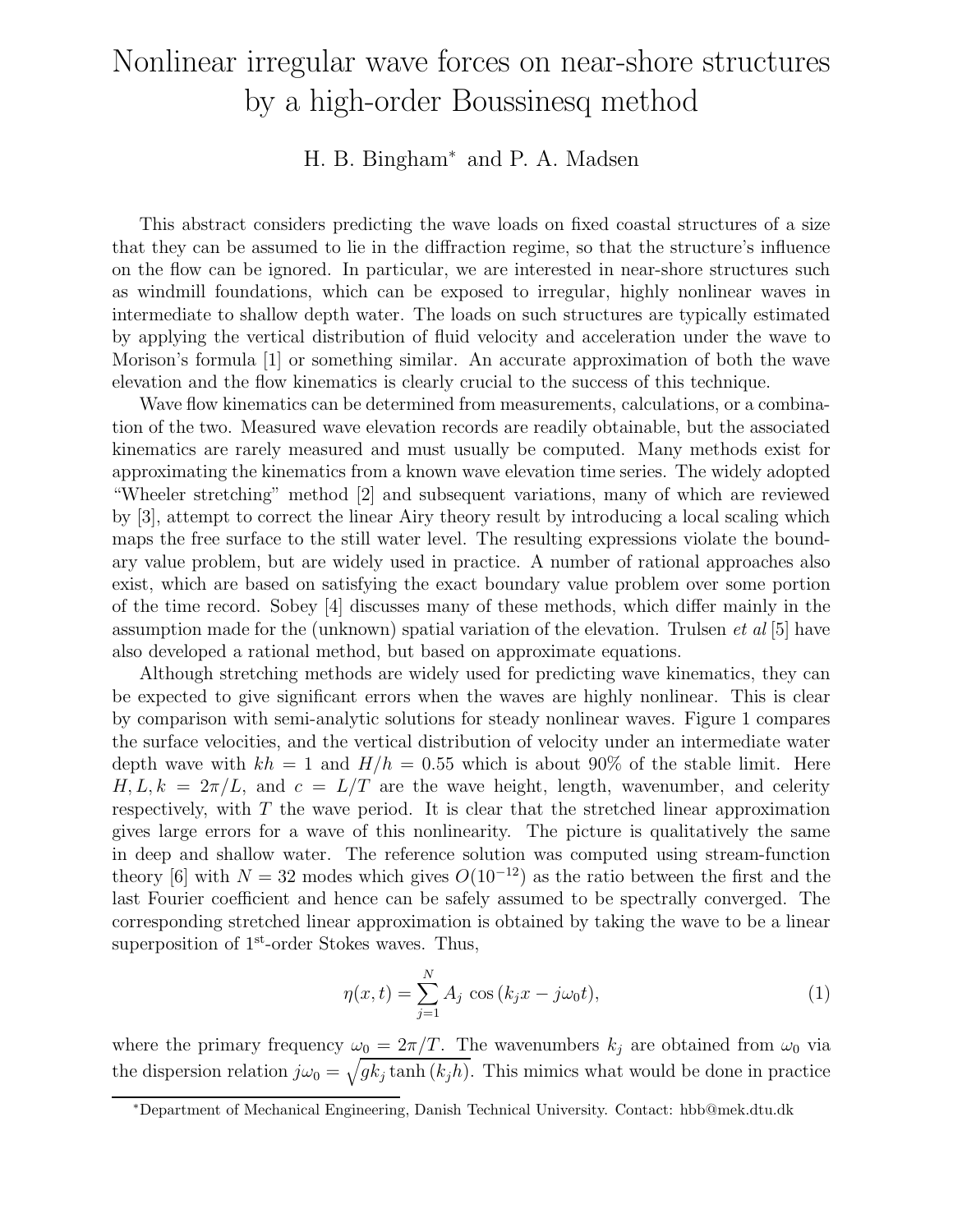using a measured time series of the surface elevation. The corresponding velocity potential is then

$$
\phi(z,t) = \sum_{j=1}^{N} \frac{g}{j\omega_0} \frac{\cosh\left[k_j(z+h)\right]}{\cosh\left(k_j h\right)} A_j \sin\left(k_j x - j\omega_0 t\right).
$$
\n(2)

All flow quantities can be obtained by taking derivatives of (2). In particular, the horizontal and vertical components of velocity are  $u = \phi_x$  and  $w = \phi_z$ , while a further time derivative gives the acceleration. The simplest stretching method is applied by making the coordinate transformation  $(z + h) \rightarrow h(z + h)/(\eta + h)$  in each linear expression.



Figure 1: Surface velocities (top plots) and vertical distribution of (near) peak velocities (bottom plots) under a nonlinear wave with  $kh = 1$ , and nonlinearity  $H/h = 0.57$ . Comparison between the exact value and stretched linear theory.

This example leads us to expect a similar situation for highly nonlinear irregular waves. To look into it further, we apply a high-order Boussinesq method to irregular waves shoaling up a two-dimensional beach, and compare the resultant vertical distribution of fluid velocity with stretched linear theory. The Boussinesq method employed is described in [7] and [8],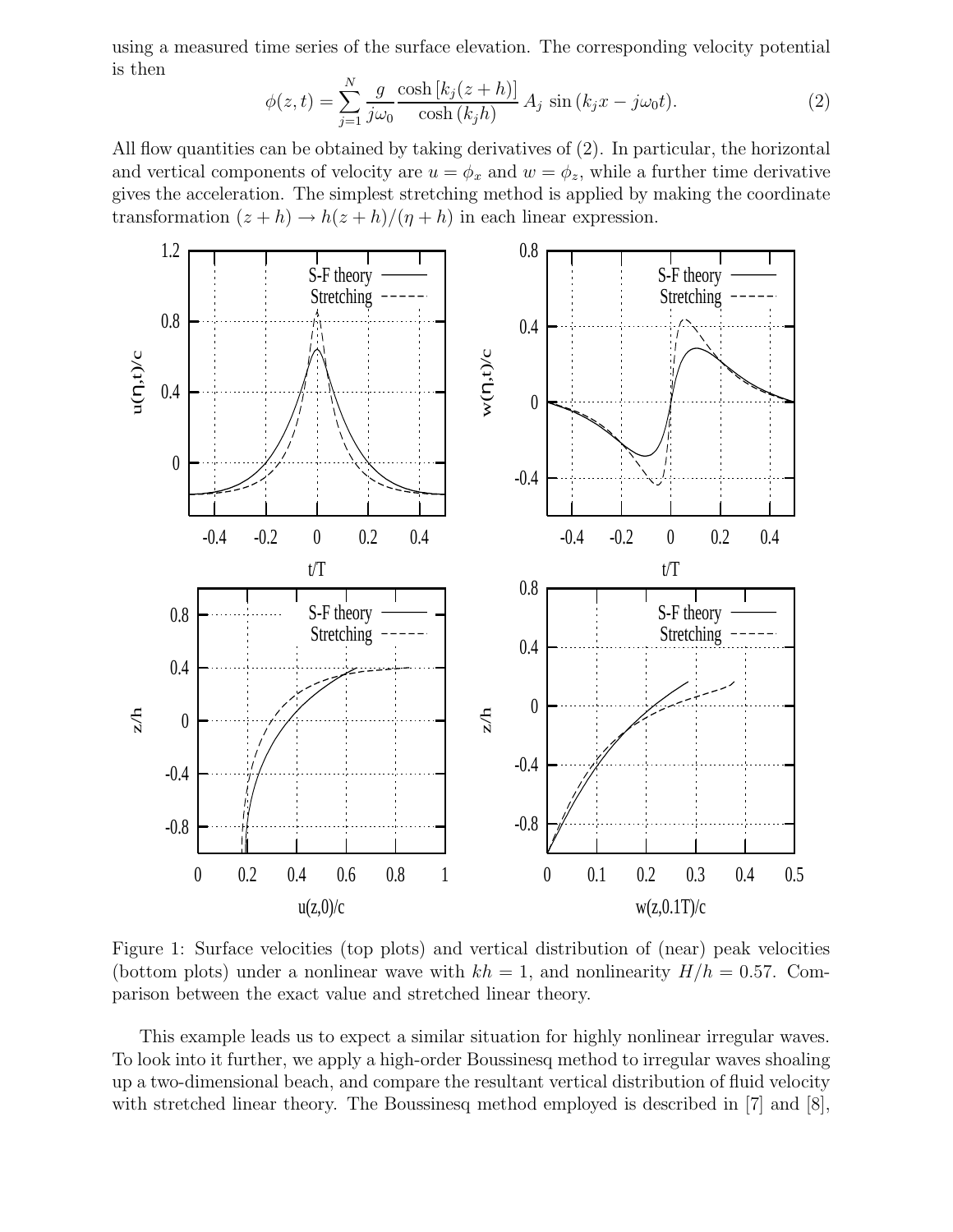where it is shown to produce highly accurate solutions on mildly sloping bathymetries for for waves right up to the stable limit. The method has been extensively validated and shown to be capable of propagating nonlinear waves accurately in relative water depths of  $0 \leq kh \ll 20$ . The kinematics (vertical distribution of velocity and acceleration) are accurate up to  $kh \approx 10$ . The ability to treat waves with very large kh is important for predicting the evolution of irregular waves propagating into near-shore regions. This is because a significant portion of the wave spectrum may be at large  $kh$  in deep water and have important contributions to the result in shallow water. Figure 2 compares the Boussinesq calculations for a JONSWAP spectrum wave with  $T_p = 9.2$ s,  $H_s = 4$ m generated at  $x = 0$  and allowed to shoal up the beach shown in the first plot. The second plot shows



Figure 2: A JONSWAP spectrum wave  $T_p = 9.2$ s,  $H_s = 4$ m, shoaling up a beach computed using a Boussinesq model. Beach profile and a snapshot of the surface elevation (top), time series of surface velocities at  $h = 10$ m ( $x = 2.94$ km) compared to stretched linear theory (bottom).

a snapshot of the surface elevation  $t = 5065s$ , while the bottom plots compare the surface velocities at a depth of  $10m (x = 2.94km)$  with the predictions of stretched linear theory.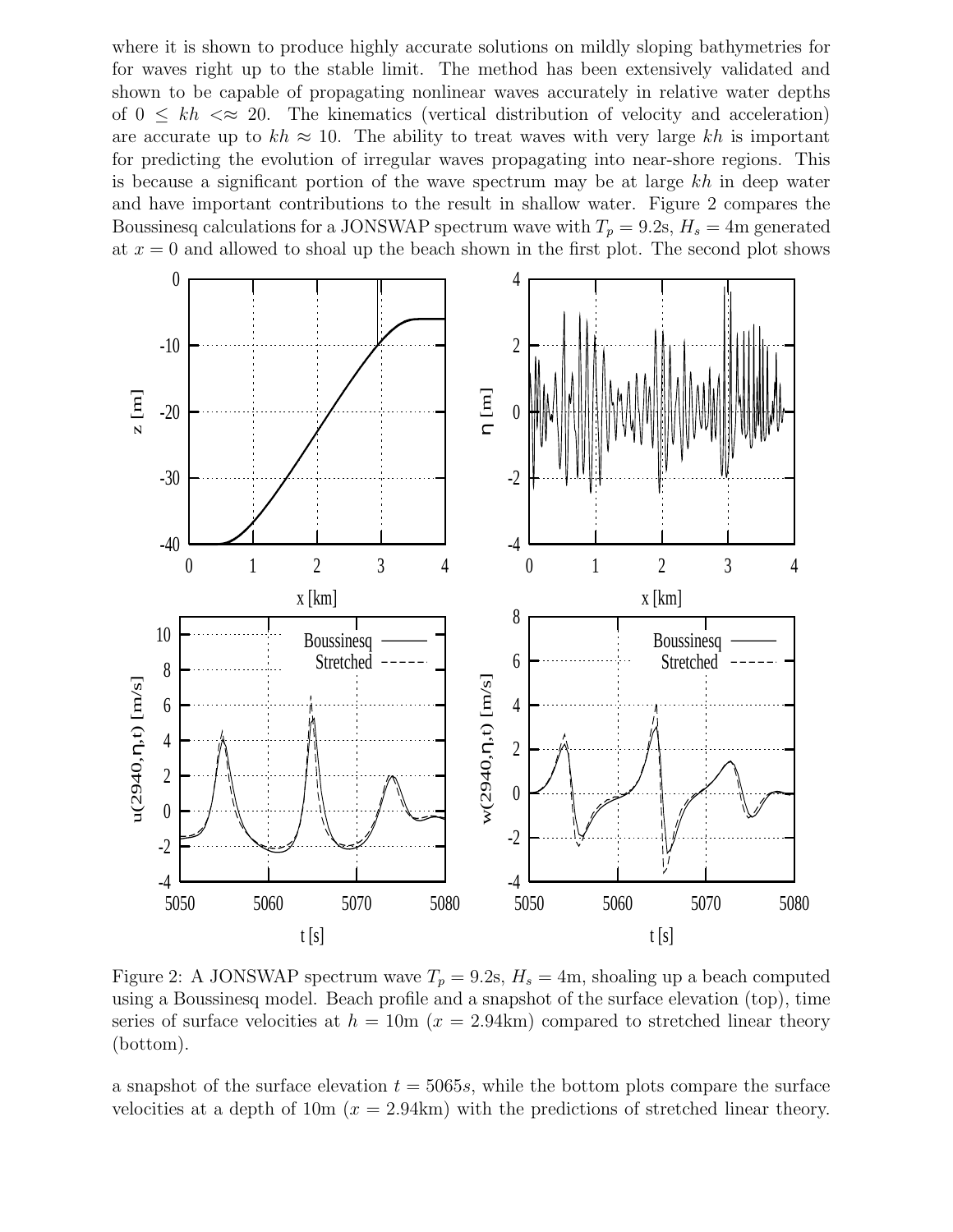Here the surface elevation computed by the Boussinesq model is taken as a measured signal and processed as discussed above to obtain the stretched velocities. The local wave length of the large wave at  $t = 5065s$  is around 75m corresponding to  $kh \approx 1$ , and the local nonlinearity is  $H/h \approx 0.55$  which is roughly the same conditions as that used in the steady wave example discussed above; and we see the same trend here.

The discrepancies between stretched linear theory and the exact result are even larger for the fluid acceleration (as will be discussed at the workshop), so it appears likely that stretched linear theory when used in Morison's equation will contain large errors when the waves are highly nonlinear. The high-order Boussinesq method discussed here provides an attractive alternative.

## Acknowledgements

This work was supported by the Danish National Research Council (STVF grant no. 9801635). Their support is greatly appreciated.

## References

- [1] J.R. Morison, M.P. O'Brian, J.W. Johnson, S.A. Schaaf. The forces exerted by surface waves on piles. Petroleum Transactions, AIME 189 149–157, 1950.
- [2] J.D. Wheeler. Method for calculating forces produced by irregular waves. J. Petroleum Technol. 249 359–367, 1970.
- [3] O.T. Gudmestad. Measured and predicted deep water wave kinematics in regular and irregular seas. Marine Structures 6 1–73, 1993.
- [4] R.J. Sobey. A local Fourier approximations method for irregular wave kinematics. Applied Ocean Research 14 93–105, 1992.
- [5] K. Trulsen, O.T. Gudmestad, M.G. Velarde. The nonlinear Schrödinger method for water wave kinematics on finite depth. Wave Motion 33 379–395, 2001.
- [6] J.D. Fenton. The numerical solution of steady water wave problems. Comput. Geosci. 14:3 357–368, 1988.
- [7] P.A. Madsen, H.B. Bingham, and H. Liu. A new Boussinesq method for fully nonlinear waves from shallow to deep water. J. Fluid Mech. 462 1–30, 2002.
- [8] P.A. Madsen, H.B. Bingham, H.A. Schffer. Boussinesq-type formulations for fully nonlinear and extremely dispersive water waves: Derivation and analysis. To appear Proc. Roy. Soc. Lond. A 2003.